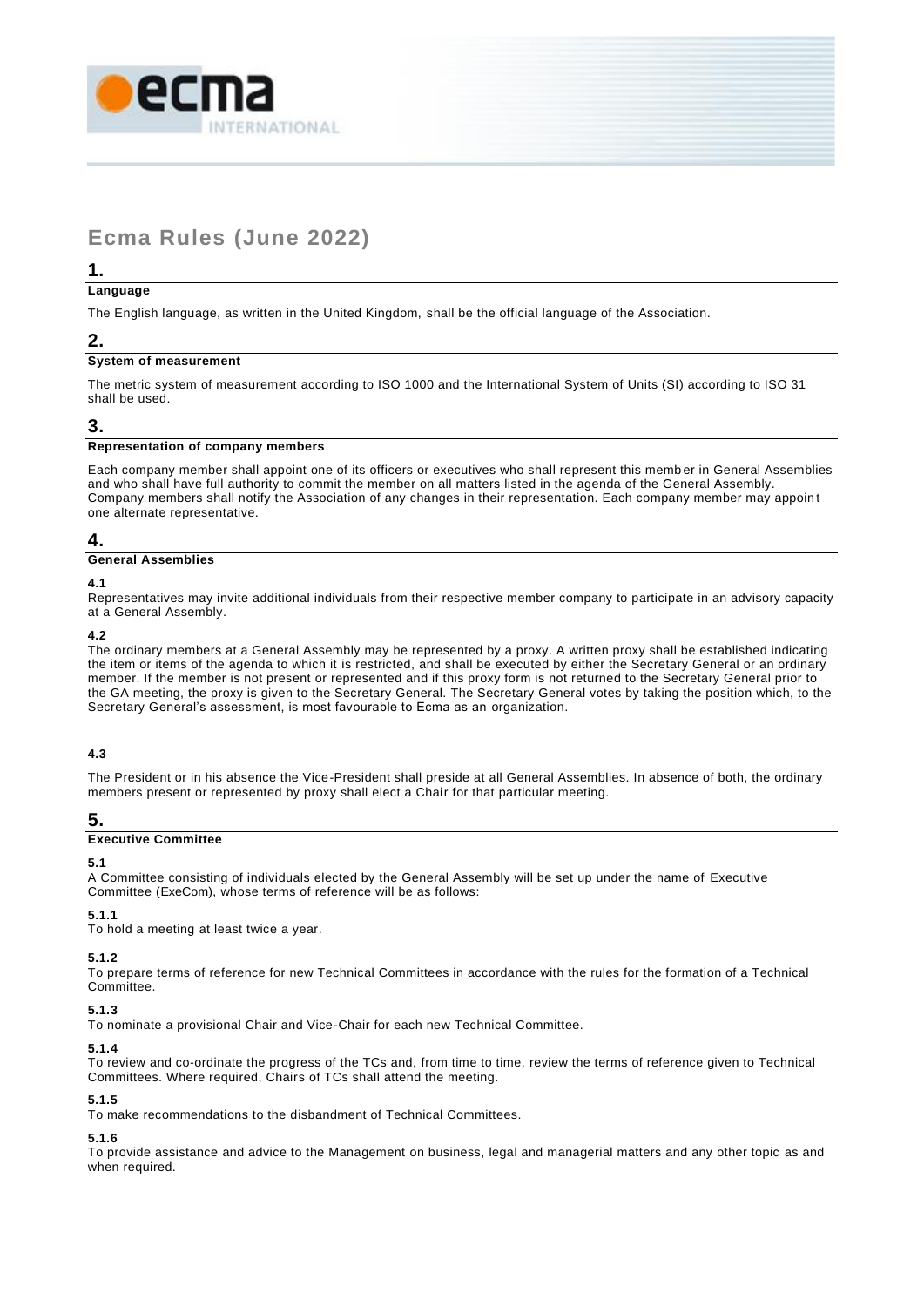

#### **5.1.7**

To propose nominations for the election of the Management at the General Assembly.

#### **5.2**

The members of the Ecma Management are members of the Executive Committee. Members of the Management may also be entitled to serve as Chair of the Executive Committee as specified in Art. 7.8 of the Ecma by-laws.

# **6.**

# **Technical Committees**

# **6.1**

# **Formation of Technical Committees (TCs):**

# **6.1.1**

TCs will be formed by the Secretary General (SG) when so decided at a General Assembly.

The ExeCom may provisionally authorize the operation of a TC before the approval of the GA.

# **6.1.2**

a) Any proposal for the setting up of a TC shall include the suggested terms of reference, the scope, and be sent to the SG.

b) Any new work item proposal in a TC or TG shall be supported by at least three Ecma members of which there is at most one NFP member.

c) A TC may operate as a Royalty-Free TC (RFTC) if approved by the General Assembly per the Ecma International Royalty-Free patent policy extension option.

# **6.1.3**

The ExeCom shall nominate a provisional Chair and Vice-Chair.

# **6.1.4**

The SG shall then convene the first meeting of the TC.

# **6.2**

#### **Operating procedures - Rules and recommendations for the TCs:**

#### **6.2.1**

Members of TCs are representatives of Ecma members.

# **6.2.2**

Members of Ecma are entitled to send one or more representatives to any TC.

# **6.2.3**

Voting on any matter shall be by simple majority of Ecma TC members. Each Ecma member has only one vote.

# **6.2.4**

It is recommended that in the course of its ordinary work the TC should not use voting unless it is impossible to make progress without a vote**.**

# **6.2.5**

One-time visitors can attend a meeting only at the invitation of the SG at the request of the TC. They have no voting rights.

# **6.2.6**

Individuals can participate in the work of a TC as invited experts. They participate only at the invitation of the SG at the request of the TC. They have no voting rights. Invited experts shall comply with the Ecma policies and sign the appropriate form before participating. The invitation to participate may be withdrawn by the SG at any time.

# **6.2.7**

The provisional Chair and Vice-Chair nominated by the ExeCom shall act for an initial period which shall be not less than six months from the date of the first meeting and which shall include the first three meetings.

# **6.2.8**

At the first meeting of the TC which takes place after the end of the initial period, a Chair and Vice-Chair shall be elected from among the ordinary member representatives. However, when no ordinary member representative is available for such responsibility, the TC may appoint an individual as Chair and / or Vice-Chair among the remaining Ecma members and the GA shall be notified.

#### **6.2.9**

The Chair and Vice-Chair, having been elected from among the member company representatives, hold office for a term of 12 months and are eligible for re-election.

#### **6.2.10**

Meetings of the TCs shall be conducted by the Chair, according to the By -laws and Rules of Ecma. A -representative of the Secretariat shall act as Secretary for all TC meetings. The Vice-Chair or an appointed TC expert should assist the secretary and should act for the secretary if the latter is unable to attend.

# **6.2.11**

Agenda for meetings of the TCs shall be prepared by the Chair and an officer of the Secretariat taking into account suggestions made by members of the TC. The agenda shall be made available to all members three weeks before each meeting; at the opening of the meeting it can be updated and it shall be approved.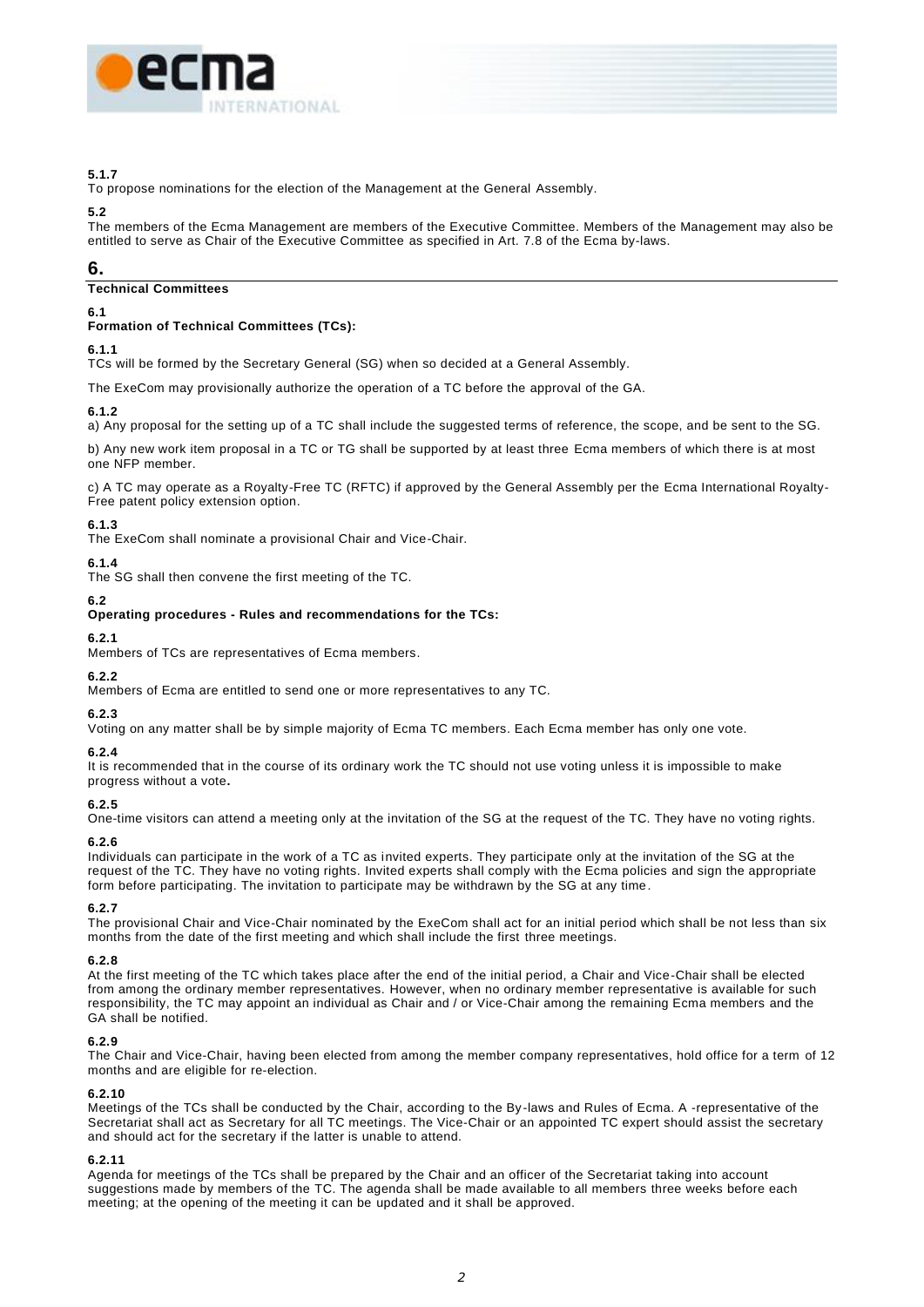

#### **6.2.12**

The secretary of a TC shall be responsible for the preparation of minutes of the meetings.

#### **6.2.13**

The minutes shall be made available by the secretary within three weeks after a meeting to all members of the TC, the General Assembly, and the ExeCom.

#### **6.2.14**

The first item on the agenda of each TC shall be the review and approval of the minutes of the preceding meeting. The minutes, after approval, shall constitute the official record of the meeting of a TC.

#### **6.2.15**

Any amendment of terms of reference of TCs shall be addressed to the SG for discussion between the TC Ch air and the ExeCom. The ExeCom may provisionally authorize such amendment before the approval of the GA.

#### **6.2.16**

The Chair is responsible for the preparation of a semi-annual report for each TC: He will be assisted by the Vice-Chair and an officer of the Secretariat in this task and the report will be submitted to the General Assembly. The report will contain a description of the results achieved to date and an outline of the work to be carried out during the next year.

#### **6.2.17**

This report will be made available to all members of the TC for approval.

#### **6.2.18**

Any member of a TC has the right to ask for a minority report, which they shall provide, to be included into the semi-annual report.

#### **6.2.19**

The work of all TCs will be discussed every six months at a meeting of the ExeCom and the SG at which meetings the semiannual reports will be presented.

#### **6.2.20**

First priority in discussion at the meetings of the TCs shall be given to items on the agenda.

#### **6.2.21**

Under no circumstances should any technical contribution be decided upon at a TC meeting unless it has been made available to all TC members at least three weeks before the meeting.

#### **6.2.22**

Face-to-face meetings may be held in Geneva or at any other place. Economy and efficiency shall be a factor in choosing the meeting place and the meeting mode. Electronic or a combination of electronic and face-to-face meetings are possible options, left to the TC's decision.

# **7.**

# **Task Groups (TGs)**

#### **7.1**

A Technical Committee may form TGs for the accomplishment of specific tasks within the scope of the TC. A TG may operate as a Royalty-Free TG (RFTG) if approved by the General Assembly per the Ecma International Royalty-Free patent policy extension option.

# **7.2**

At least two members of the TC shall agree to take an active part in the work of a TG.

#### **7.3**

Terms of reference of the TG shall be included in the minutes of the meeting of the TC at which the TG has been formed. In case of a "Royalty-Free TG" the Terms of Reference require the approval of the General Assembly.

# **7.4**

TGs shall report at each meeting to the TC on their activities; these reports shall appear in the minutes of the TC.

# **7.5**

The Convenor of a TG shall be appointed by the TC upon nomination by the TG for 12 months and is eligible for reappointment.

#### **7.6**

Face-to-face meetings may be held in Geneva or at any other place. Economy and efficiency shall be a factor in choosing the meeting place and the meeting mode. Electronic or a combination of electronic and face-to-face meetings are possible options, left to the TG's decision.

# **8.**

#### **Membership and fees**

#### **8.1**

The General Assembly shall set the annual membership fee for the following fiscal year based on the budget for that year.

Although the Association shall be non-profit making, reserves may be accumulated if so decided by the General Assembly.

For each class of company membership, the annual fee shall be: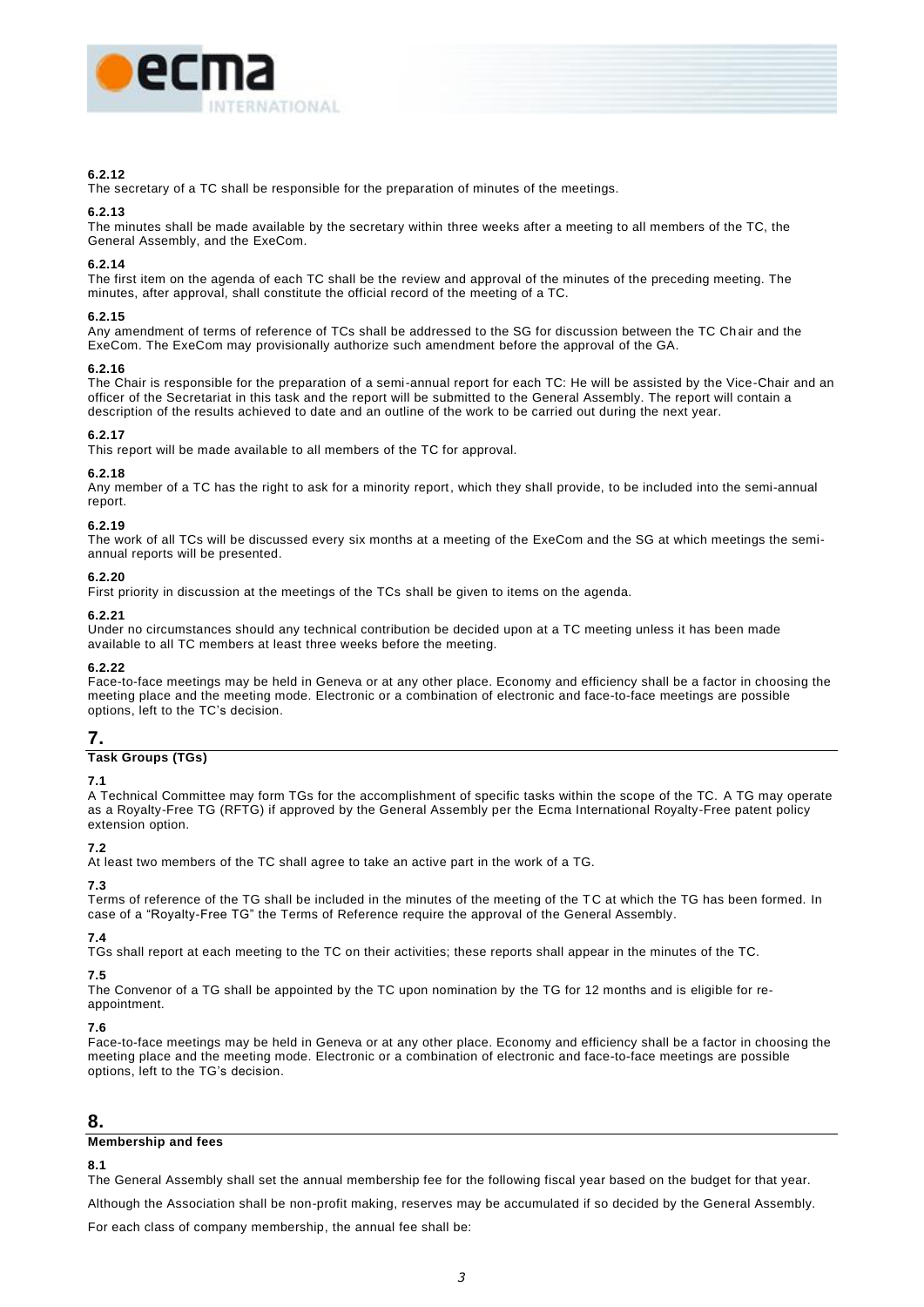

Ordinary members: The full nominal fee

Associate members: One half of the full nominal fee

SME members: One quarter of the full nominal fee

SPC members: About five percent of the full nominal fee.

There is no fee for NFPs (Not-For-Profit organizations).

# **8.2**

Annual membership begins on the first day of the fiscal year and continues throughout that year.

Existing members as of the last day of the current fiscal year continue as members of the same class as of the first day of and throughout the following fiscal year, unless a change of the membership category has been approved (see 8.5).

The company membership fee is due within 60 days upon receipt of an invoice.

If the membership fee is not paid within four months upon receipt of the invoice the access right of the member to all Ecma members' privileged resources and its participation in the Ecma standardization work may be automatically suspended without any further notice by Ecma.

#### **8.3**

The Secretary General shall indicate at the first ordinary General Assembly of the fiscal year the name(s) of the company member(s) having not paid the annual fee. The General Assembly shall decide on the sanctions to be taken, up to and including temporary suspension of all voting privileges.

#### **8.4**

Any withdrawing company member shall pay the full annual fee for the appropriate membership class for the fiscal year at the end of which the withdrawal becomes effective.

#### **8.5**

Any new company member admitted at the General Assembly held in the first half of a fiscal year shall pay one half of the full annual fee for its membership class in that fiscal year.

Any new company member admitted at the General Assembly held in the second half of a fiscal year shall not pay a fee for that fiscal year, but shall pay the full annual fee for its membership class in the following fiscal year.

Any upgraded (see By-laws Art.6.2) company member admitted at the General Assembly held in the first half of a fiscal year shall pay one half of the full annual fee for its new membership class for the second half of that fiscal year.

Any upgraded company member admitted at the General Assembly held in the second half of a fiscal year shall not pay an additional fee for its new membership class for that fiscal year, but shall pay the full annual fee for its new membership cl ass in the following fiscal year.

Downgraded membership (see By-laws Art. 6.3) becomes effective at the beginning of the fiscal year following the fiscal year when the downgrading was approved.

#### **8.6**

If an NFP is an organization with several organizations as members, then normally it can o nly become an NFP member in Ecma International if its members do not individually qualify for Ordinary, Associate, SME or SPC membership in Ecma. If a member is itself a membership organization, the rights of membership granted to such member will only ext end to the nominated or employee-representatives of such member.

# **9.**

#### **Operating expenses**

#### **9.1**

Operating expenses of the Association shall consist of salaries, travel and office expenses of the Secretariat and publicatio n costs.

# **9.2**

Expenses of Ecma members including those connected with ad hoc committees, TCs and TGs are not part of the operating expenses of the Association.

# **9.3**

The Secretary General of Ecma is responsible to the Treasurer for the operating expenses of the Association.

# **9.4**

The general accounting of the Secretariat shall be reviewed once a year by an Auditor appointed by the Treasurer and approved by the General Assembly.

# **9.5**

The General Assembly shall discharge from liability the Management and the Secretary General for their activities during the concerned period.

# **10.**

# **Collaboration and liaison relationships**

Ecma may want to collaborate or liaise with other organizations. There should be an agreement that defines the scope of the collaboration. The agreement should at least address: